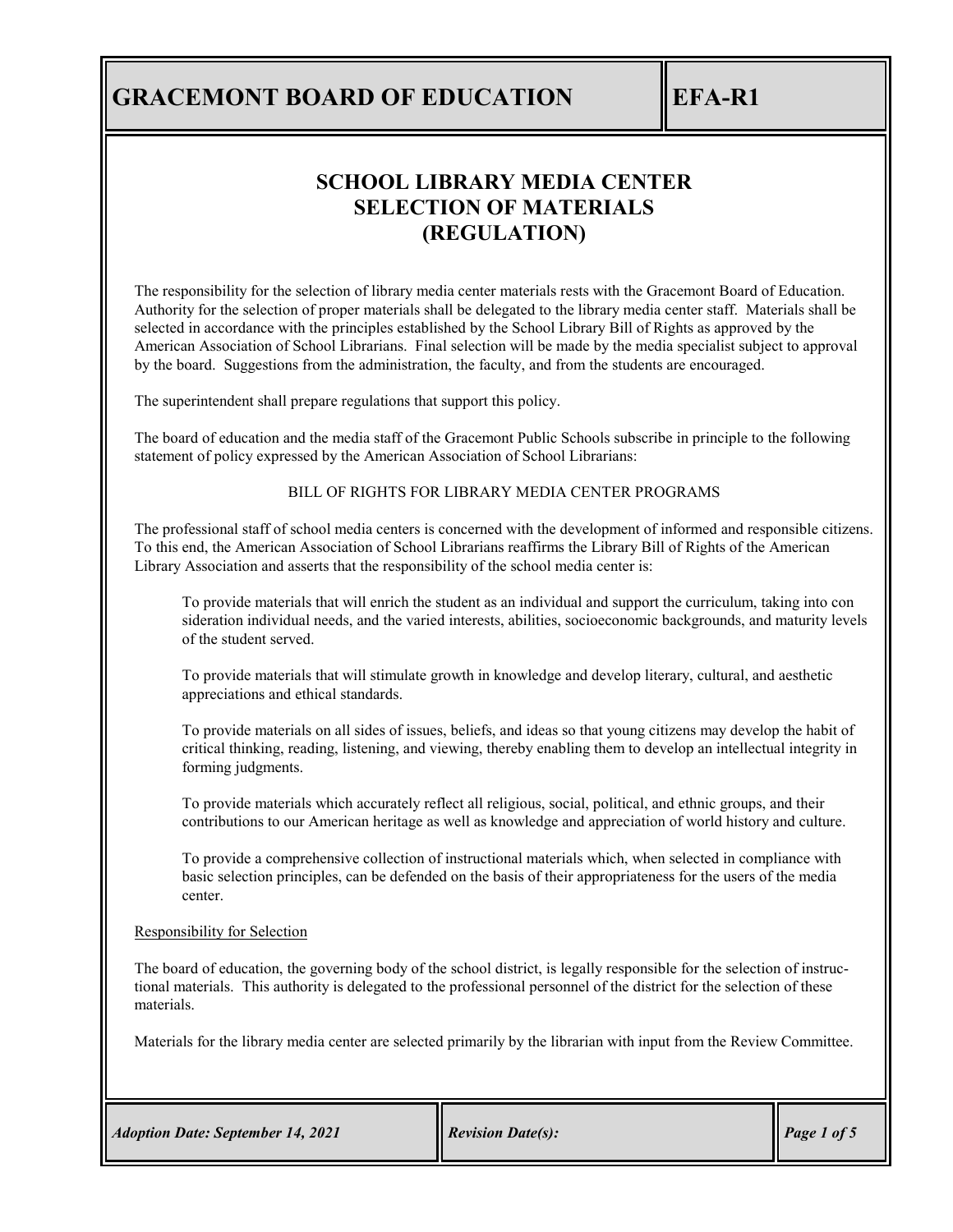## **SCHOOL LIBRARY MEDIA CENTER, SELECTION OF MATERIALS, REGULATION (Cont.)**

Review Committee

Library Media Specialist Principal Counselor Classroom Teacher

This committee must be approved by the superintendent.

Types of Material for Purchase

- 1. Instructional materials are chosen because they are of interest and have learning value for the student in the community. Materials are not excluded because of race, nationality, religion, or political views of the writer.
- 2. Insofar as it is practical, materials are provided which present all points of view concerning the problems and issues of our time: international, national, and local. Books and materials of sound factual authority are not removed or banned from library media center shelves because of partisan or doctrinal disapproval.
- 3. Periodicals and newspapers that supplement the curriculum needs shall be chosen for accuracy, objectivity, accessibility, demand, and prices.
- 4. Multiple items of outstanding quality and much in demand media are purchased as needed.
- 5. Nonfiction subjects that are topics of criticism are carefully considered before selection. Among these are:
	- A. Religion -- Factual unbiased material that represents all major religions may be included in the library media center collection. Bibles and other sacred writings are acceptable. Publications from religious bodies may be selected if they have general value or appear in magazine indexes.
	- B. Ideologies -- The library media center should, without making any effort to sway the reader's judgment, make available basic factual information on the maturity level of its reading public of ideologies or philosophies that are of current or continuing interest.
	- C. Science -- Medical and scientific knowledge suitable to the development stage of the student should be made available without any biased selection of facts.

### Criteria for Selection

- 1. Selections are made for, and in accordance with, the different maturity levels of the students.
- 2. Materials are selected which fill a need related to the curriculum and/or contribute to the development and enrichment of the student.

| <b>Adoption Date: September 14, 2021</b> | <b>Revision Date(s):</b> | $\vert$ Page 2 of 5 |
|------------------------------------------|--------------------------|---------------------|
|                                          |                          |                     |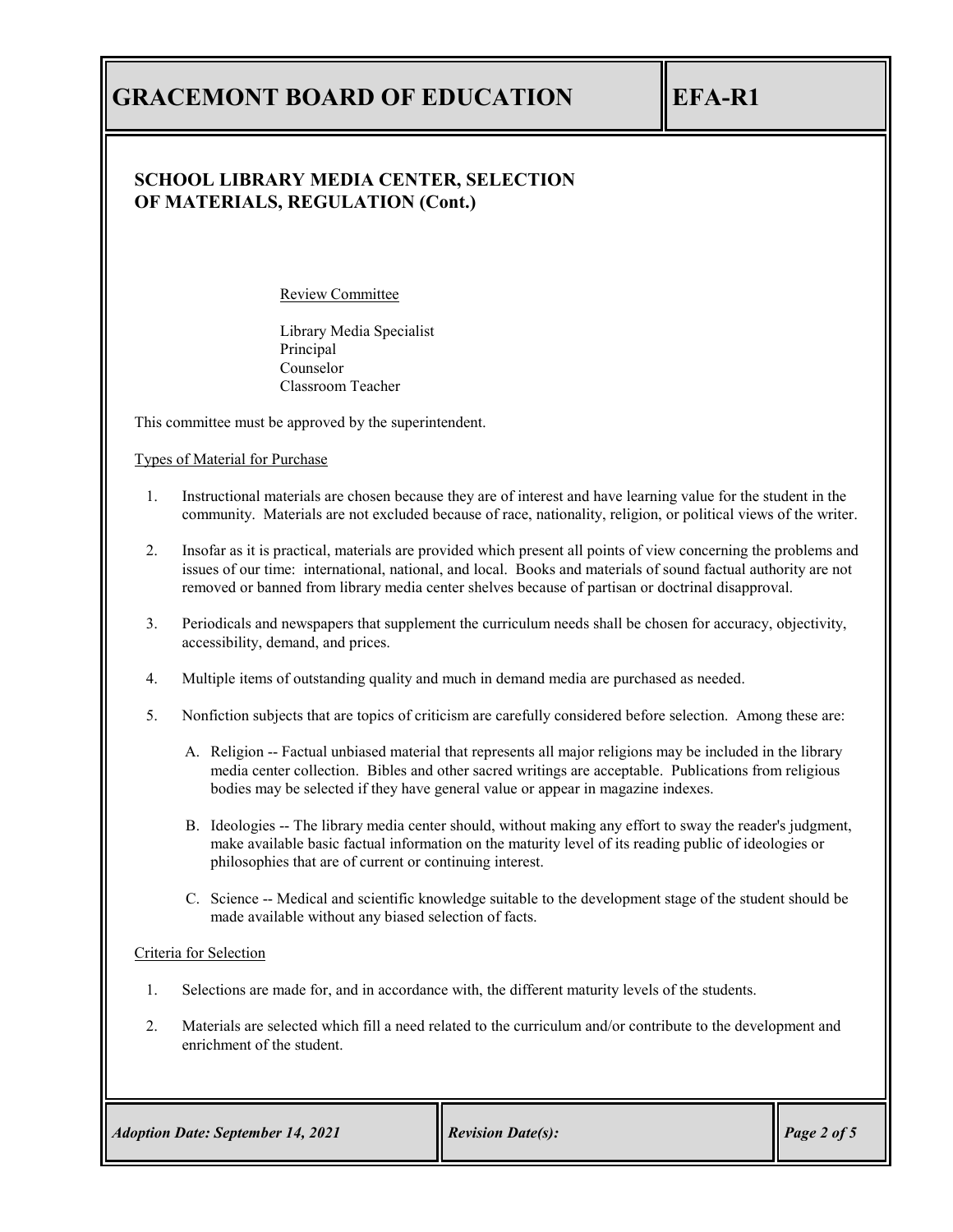## **SCHOOL LIBRARY MEDIA CENTER, SELECTION OF MATERIALS, REGULATION (Cont.)**

3. Interests, needs, abilities of the students, and correlation of materials with the curriculum are dominating factors in the selection of materials.

### Criteria for Evaluation

- 1. The author or producer should be qualified as a subject specialist.
- 2. Concepts, content, and vocabulary should be appropriate for the potential user.
- 3. Facts presented should be accurate and up-to-date.
- 4. Information should be logically arranged.
- 5. Subject matter should hold the attention of the student.
- 6. Format of the material should be attractive and durable.
- 7. Illustrations should be pertinent and well executed.
- 8. Each medium should meet a real or potential need.
- 9. Evaluation from standard selection aids should be given consideration.

### Selection Tools

In selecting materials for purchase, the media specialist evaluates the existing collection and consults reputable, unbiased, professionally prepared selection aids, such as:

Booklist Bulletin of the Center for Children's Books Children's Catalog The Elementary School Library Collection Hornbook Oklahoma Department of Libraries Book School Library Journal Junior High & Senior High School Catalog Fiction Catalog

When possible, audiovisual materials shall be previewed before purchase or ordered with return privilege guaranteed.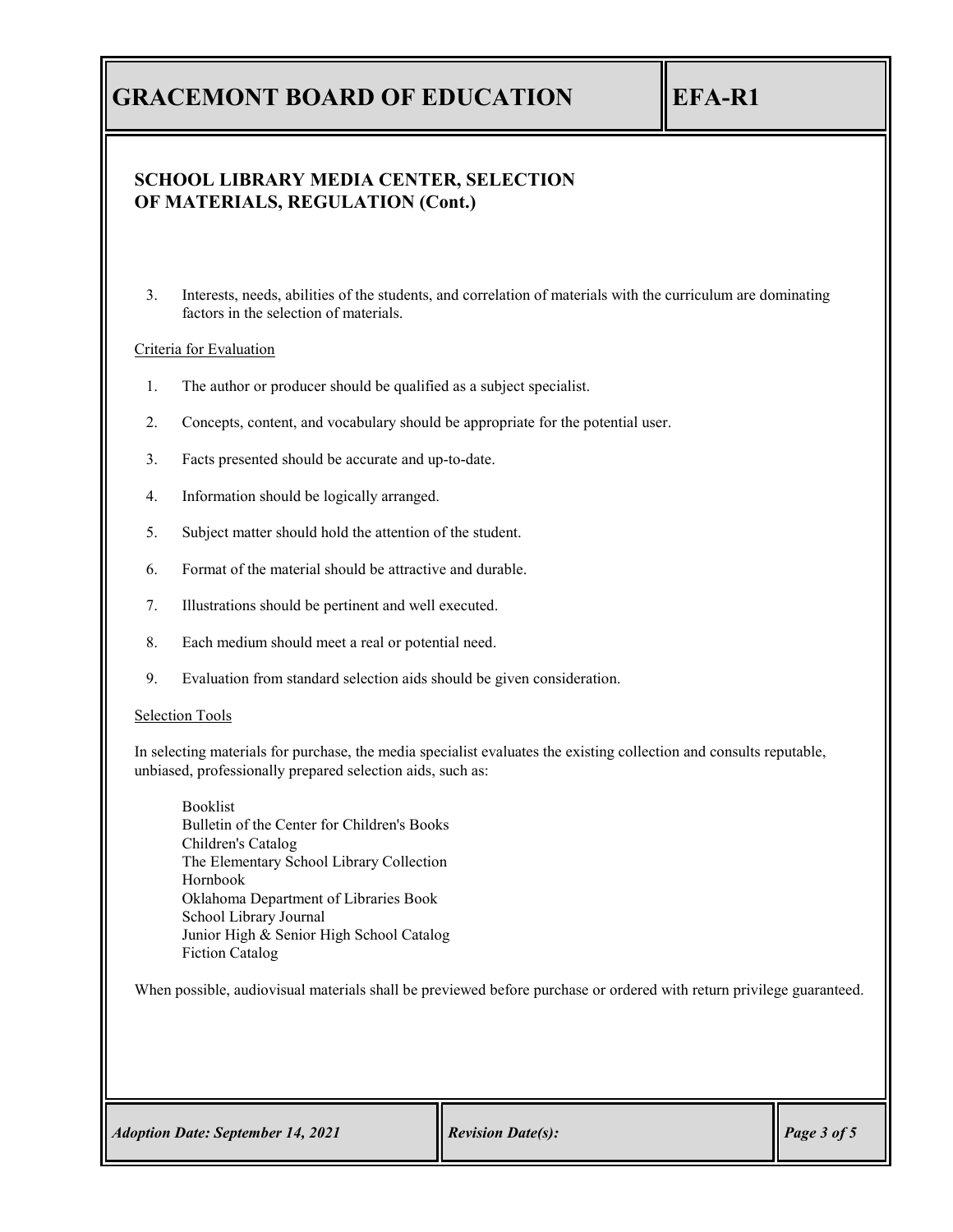## **SCHOOL LIBRARY MEDIA CENTER, SELECTION OF MATERIALS, REGULATION (Cont.)**

### Gift Books and Materials

- 1. Gift books and materials are accepted with the understanding that they must meet the same selection criteria as materials purchased with board of education funds. The practice of a donor's purchasing new books or materials as library media center gifts is discouraged. It is preferable that donors make monetary gifts for the purchase of books and materials because the school receives a discount and can purchase more books for the same amount of money.
- 2. Gift books and other materials, once accepted by the Gracemont Public Schools, become the property of the Gracemont Public Schools.

### Procedures for Reconsideration of Materials

It is recommended that a student or the student's parent should have this right to reject the use of library media center materials which seem incompatible with the student's values or beliefs. It is further recommended that classroom assignments involving library media center materials provide for alternative choices. This procedure is consistent with the National Council of Teachers of English Statement on Students' Right to Read, which is endorsed in its entirety. However, no parent has the right to determine the reading matter for students other than his/her own children. Books and other materials shall not be removed or banned solely because of partisan or doctrinal disapproval.

If an objection to a selection is made by the public, the procedures are as follows:

Be courteous and inform the patron of the process of media review. Make no commitments.

Invite the complainant to file his/her objections in writing on forms provided through the principal's office.

Completed forms are to be returned to the principal.

An informal conference with the principal will be held.

If unable to satisfy the complainant, refer the complaint to the Review Committee.

Material is not to be withdrawn without referring to the Review Committee, which determines whether the material should be withdrawn.

Material is reviewed and judged by this committee as to conformity with selection criteria and instructional goals.

The decision of the committee is submitted to the complainant and a file of the objection and decision is kept by the library media specialist and the principal.